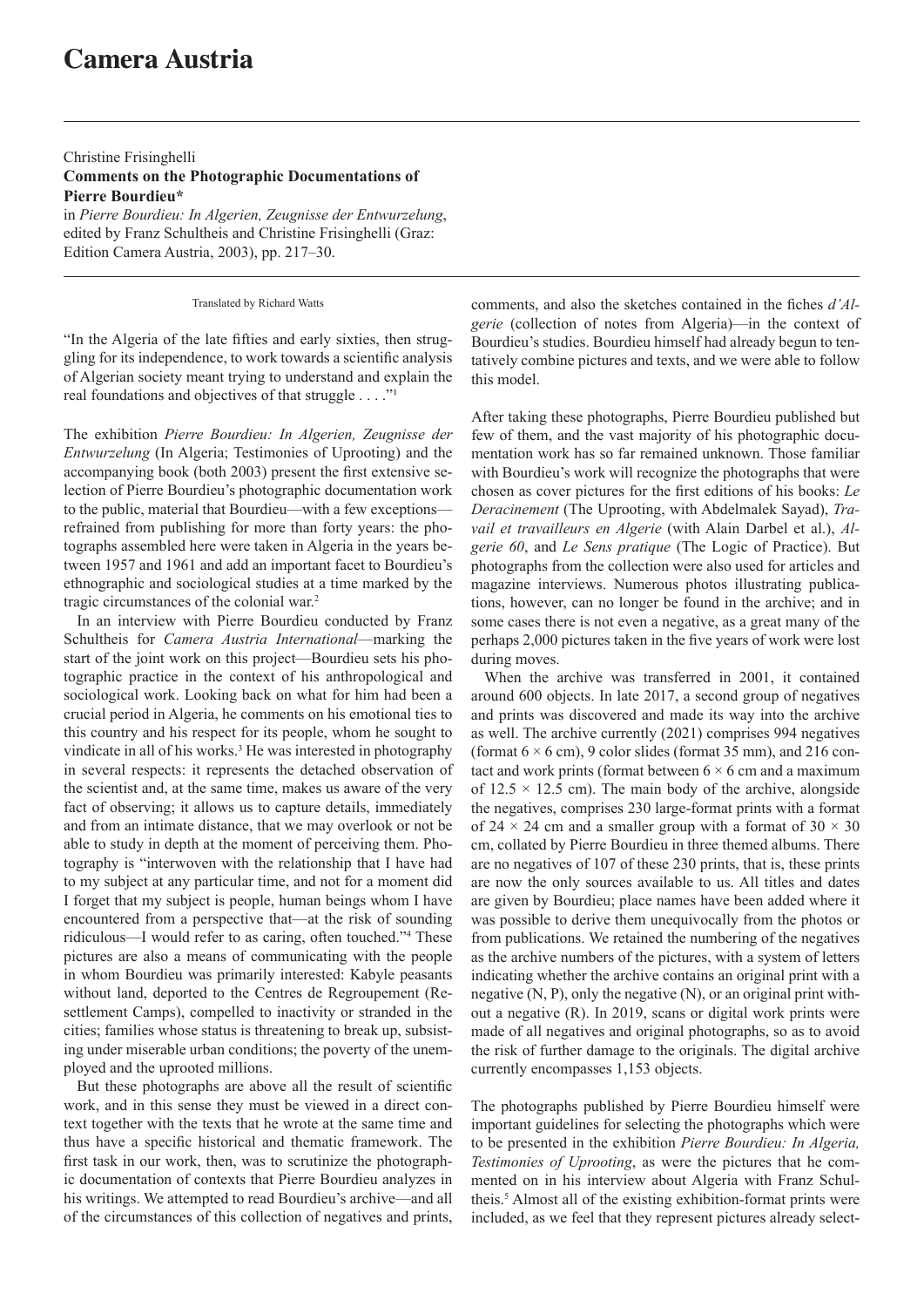ed by Bourdieu. The arrangement of the photos in the three albums and the handwritten comments were recorded so that we could use them as guidelines for thematic groups. As an example of this, in both the book and the exhibition we showed an excerpt of an image sequence that Bourdieu took from an album.6 Our editorial and curatorial work was intended to convey to the viewer/reader what decisions Bourdieu made—in his photography and with regard to the selection and arrangement of the pictures—and, at the same time, to visualize the situation of the archive.

Pierre Bourdieu describes the production conditions of this documentation, which was created methodically but at the same time under great emotional pressure, as follows: he intended, for example, to describe types of clothing in order to relate the different possibilities of combining European garments and adaptations of traditional clothing with social traits; he secretly recorded conversations in public places with the idea of investigating the conditions of transition from one language into another; he conducted interviews, questionnaire surveys, evaluation of archives, tests in schools, and discussions in welfare centers. "This somewhat exaggerated *libido sciendi*, engendered by a passion for everything connected with this country and its people, and also by the secret and constant sense of guilt and resistance in view of so much suffering and such great injustice, knew no respite or limit. . . . [T]he simple wish to assimilate all of these events in myself induced me to continue a dogged task with my heart and soul that enabled me to be up to the experiences whose unworthy and helpless witness I was, and of which I wanted to render an account at all costs."7

Pierre Bourdieu's photographic work in Algeria in the 1950s is set in the tradition of committed humanistic photography, as we know it (also in terms of the similarity of content) from the large-scale documentation of landless farmers living in poverty or of a populace eking out an existence as sharecroppers or farm workers in the USA in the 1930s. Above all James Agee and Walker Evans's joint text/image work—their lucid, committed, and dignified description of the miserable life of three leasehold farmer families in the book *Let Us Now Praise Famous Men*<sup>8</sup> (a description that equally critically discusses the artists' own activity of describing)—marked a turning point in the reflexivity of documentary or artistically committed work and could offer a point of reference in the analysis of these photographs. Indeed, in a similar manner Bourdieu succeeded in creating a basis of trust that allowed him to engage in a photographic practice that documents his commitment, his veracity, and his affection (and, in view of this perhaps already bold comparison, we must not forget that this work was done in a state of war, where it is only coincidences that often decide between life and death).

It was very illuminating for us to recognize the precision with which Bourdieu, as a photographer, approached the subject of his study in the sense of complete photographic coverage of a given context. He veritably circled around the objects of his research with his camera, always selecting different perspectives and approaches to his "object." Or he recorded everything that happened in front of his camera as an ostensibly passive observer: for example, there is a sequence of almost twenty pictures of a crossroads in Blida in which passersby walk past Bourdieu's camera from the same angle of view. A similar series features pictures of a newspaper kiosk on the main square in Blida, where, like a running film, changing groups of children and adults crowd around the magazine displays. Because Bourdieu worked with a rangefinder camera, the plane of view in his photographs is always very low; the possibility of operating the camera at chest height allowed him to take photos even in difficult situations and almost unnoticed without having to raise the camera up to eye level.

Our collaboration with Pierre Bourdieu began in 2000, initially under very different circumstances than would end up being decisive with regard to the creation of the book and exhibition. The reason being that 2000 was a political watershed for us (in Austria): with the Austrian Freedom Party now in the coalition government, it seemed that a xenophobic and anti-intellectual consensus had become hegemonic in Austria, justifying fears that a reduction of complexity could become the leitmotif of a new political line in Austria. In this political setting and at this time, Bourdieu supported the debate conducted in our magazine, publishing his first text with us, "Against a Politics of Depoliticisation," an important statement in connection with his demands for a European social movement against a politics of globalization and neoliberalism.9

Finally, it was Franz Schultheis, acting as a mediator between Bourdieu and Camera Austria, who presented to us Bourdieu's largely unpublished photographic archive that he had created during his field-specific ethnological studies in Algeria in the 1950s. Bourdieu was initially skeptical about an exhibition and publication project, as he did not wish to see the artistic, aesthetic effect of his photos overrated. And it was also important for us to consider whether a project so emphatically entrenched in the art context as Camera Austria could be a suitable institution to process Bourdieu's ethnographically defined photographic material. But particularly against the backdrop of Bourdieu's exploration of the photographic medium—and his essays on the definition and analysis of the field of art and its effects within society—it appeared extremely interesting to us to subject Bourdieu's photographic documents themselves to an analysis. Yet the opportunity of scrutinizing this significant body of photographs also implied returning to our core sphere, the processing of photographic material and its societal, political, and cultural importance, and discussing these photographs and Bourdieu's position, also in the context of art, by presenting this exhibition in Camera Austria's exhibition space at Kunsthaus Graz in the autumn of 2003.10

## Acknowledgments

Our thanks are due to Pierre Bourdieu for his trust in this joint project and his cooperation right up to the time shortly before his death. We would like to thank Jerôme Bourdieu for his support and the helpful discussions, particularly during the last stage of the project. Franz Schultheis created the actual framework that allowed us to embed Bourdieu's photographic documentations in a scientific, biographical, and historical context. Thanks to Salah Bouhmedja for the patient help in sifting through the archive and commenting on and identifying the photographs. And finally, we extend our thanks to the organizers of the "Graz 2003—Cultural Capital of Europe" program for the core funding of this complex project.